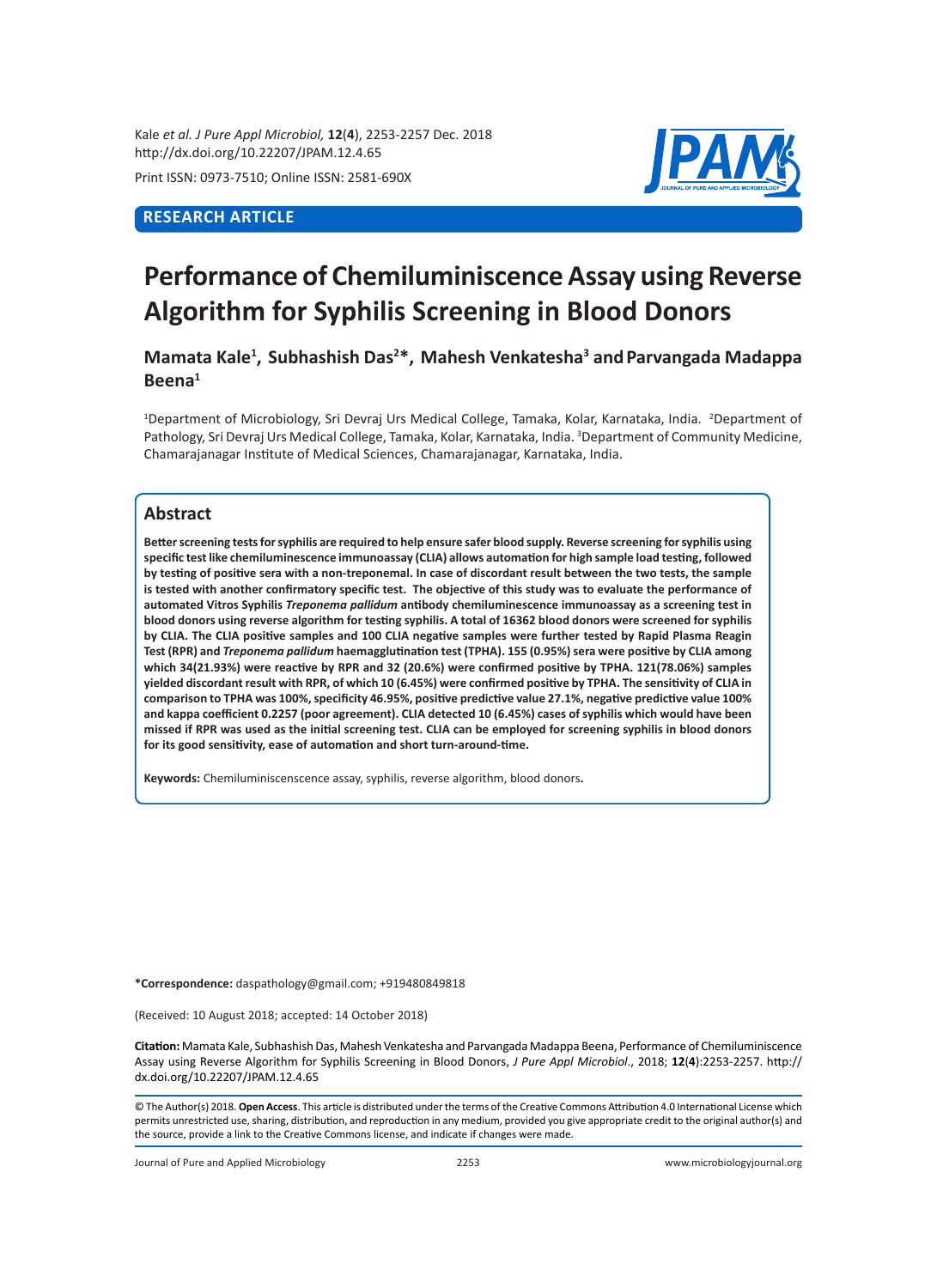## **INTRODUCTION**

Syphilis a sexually transmitted infection is caused by the spirochete *Treponema pallidum* subsp. *pallidum*. The disease is chronic and progresses through distinct clinical stages and diverse clinical manifestations making laboratory testing a very important aspect for detecting syphilis. Serology remains the mainstay for laboratory diagnosis of syphilis as *T. pallidum* cannot be stained or cultured with routine laboratory methods. Serological tests for syphilis fall into two categories: non treponemal tests and treponemal tests. Non-treponemal tests includes tests like Venereal Disease Research Laboratory (VDRL) and the Rapid Plasma Reagin Test (RPR) that identifies antilipoidal antibodies produced by the host in response to lipoidal materials released from damaged host cells and lipid present on the cell surface of *T. pallidum.*  The treponemal tests detect antibodies specific to *T. pallidum* and include fluorescent Treponemal antibody absorption (FTA-ABS), *T. pallidum*  haemagglutination test (TPHA), and *T. pallidum* particle agglutination (TPPA).  $1, 2$ 

According to the Drug and Cosmetics Act and Rules 1945, the blood banks may choose testing of donor samples for syphilis with a nontreponemal test or TPHA.<sup>3</sup> In India, RPR is the most commonly used test for screening blood donors.2, 4 However, screening with RPR may not detect all cases of syphilis as non-treponemal tests lack sensitivity in few stages of syphilis like early primary syphilis and late latent syphilis. A false negative result may also be due to the prozone phenomenon. In addition, biological false positive reports are seen in a variety of clinical conditions. 5

Recently, completely automated chemiluminiscence immunoassays (CLIA) which use recombinant Treponemal antigen to identify IgG and IgM are available and are becoming the method of choice in many establishments for the reliable detection of *T. pallidum* infections, facilitating clear, consistent, and more objective recording of results. Automation of the test will also reduce the time and labour required for screening syphilis if routinely emplyoyed.<sup>4, 5</sup>

Reverse sequence screening algorithm is provided by the Centers for Disease Control and Prevention (CDC) in which a specific treponemal test like ELISA/CLIA is performed first, followed by testing reactive sera with non treponemal test like RPR or VDRL. In case of discordance between the two tests, another confirmatory specific treponemal test is performed.<sup>6</sup>

The performance of Vitros Syphilis *Treponema Pallidum* Antibody (TPA) chemiluminescence immunoassay has been previously evaluated with routine clinical samples and also blood donor samples.<sup>4, 7</sup> However, there are no publications on the yield of reverse algorithm in blood bank settings. The purpose of this study was to evaluate Vitros Syphilis *Treponema pallidum* antibody chemiluminescence immunoassay (CLIA) as screening test in blood donors using reverse algorithm for testing syphilis.

#### **MATERIALS AND METHODS**

The study was conducted from June 2015 to May 2017 at R L Jalappa Hospital and Research Centre, Kolar. A total of 16362 blood donors were screened for syphilis by Vitros Syphilis *Treponema Pallidum* Antibody (TPA) chemiluminescence immunoassay (Ortho Clinical Diagnostics, Inc., High Wycombe, United Kingdom). The Vitros Syphilis TPA assay is a qualitative assay that detects total antibodies (IgG, IgM and IgA) to recombinant *Treponema pallidum* (TP) antigens TP15, TP17, TP47. The antibodies in the serum reacts with biotinylated and horseradish peroxidase (HRP)-labelled TP antigen conjugate. The antigen-antibody complex is captured by streptavidin-coated wells. The bound HRP conjugate is measured by a luminescent reaction. The bound HRP conjugate is directly proportional to the concentration of anti-TP antibody. The cut off value is obtained from the calibrator. Sample result is calculated by the ratio of signal of test sample/cut off value (S/C). The ratio of <0.8 were considered negative, between  $> 0.8$  and  $< 1.2$  as borderline and ratio  $\geq$ 1.2 as positive. The betweenrun precision of the CLIA was performed using positive and negative controls, run once a day during the study period.

All the CLIA positive and 100 CLIA negative samples were further tested by RPR (Span Diagnostics Ltd., India) and TPHA (Omega Diagnostic, Scotland) as per the manufacturer instructions. TPHA was considered as gold standard test for comparison of results. Specimen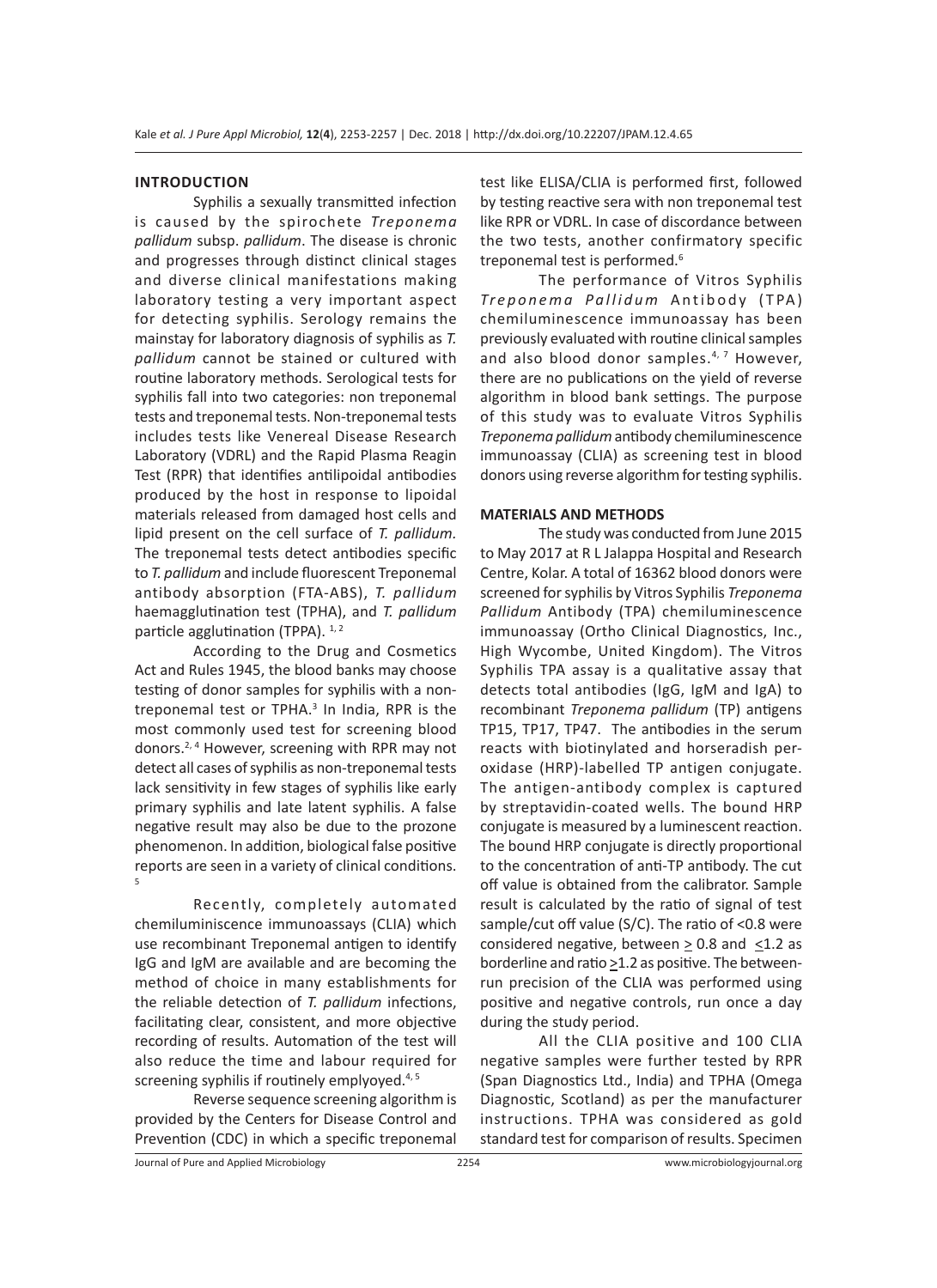that were tested negative by all the three methods were considered definite negative; CLIA positive specimen that were non-reactive by RPR as discordant and both CLIA and TPHA positive were considered confirmed positive.

Data was entered into Microsoft excel data sheet and was analyzed using SPSS 22 version software. Categorical data was represented in the form of frequencies and proportions. Continuous data was represented as mean and standard deviation. Correlation between CLIA and TPHA was determined by kappa coefficient.

#### **RESULTS**

A total of 155 (0.95%) out of 16362 voluntary blood donors were screened positive for syphilis by CLIA. Mean age of reactive donors was  $32.93 \pm 7.336$  years and majority were

**Table 1.** Comparison of CLIA results with RPR and TPHA (n=255)

| <b>CLIA</b>          | <b>RPR</b> |                  | <b>TPHA</b> |            |
|----------------------|------------|------------------|-------------|------------|
|                      | Reactive   | Non-<br>reactive | Positive    | Negative   |
| Positive<br>Negative | 34<br>2    | 121<br>98        | 42<br>0     | 113<br>100 |
| Total                | 36         | 219              | 42          | 213        |

males 142(91.6%). Among the 155 CLIA positive, 34 (21.93%) were reactive by RPR of which 32 (20.64%) were confirmed positive by TPHA (fig 1). 121 (78.06%) samples were discordant (RPR non-reactive), among which 10 (6.45%) were confirmed positive by TPHA. A total of 111(71.6%) were negative by both RPR and TPHA. Among the 100 CLIA negative samples, RPR yielded 2(2%) biological false reactive samples which were negative by TPHA.

Table 1 shows comparison of CLIA with RPR and TPHA. The performance of CLIA with TPHA is shown in table 2. CLIA had a sensitivity of 100% (95% CI, 91.62 to 100), specificity of 46.95% (95% CI, 40.36 to 53.65), and the diagnostic accuracy of 55.69% (95% CI, 49.55 to 61.65). The agreement between CLIA and TPHA was poor (k=0.22; 95% CI, 0.14-0.30).

**Table 2.** Performance of CLIA in comparison with TPHA

| Parameter                                     | Estimate       | 95% Confidence<br>interval       |
|-----------------------------------------------|----------------|----------------------------------|
| Sensitivity<br>Specificity<br>Positive        | 100%<br>46.95% | $91.62 - 100$<br>$40.36 - 53.65$ |
| Predictive Value<br>Negative Predictive       | 27.1%          | $20.72 - 34.58$                  |
| Value<br>Diagnostic Accuracy<br>Cohen's kappa | 100%<br>55.69% | $96.3 - 100$<br>49.55 - 61.65    |
| (Unweighted)                                  | 0.2257         | $0.148 - 0.3034$                 |



**Fig. 1.** Reverse Algorithm for blood donor screening for syphilis.

Journal of Pure and Applied Microbiology 2255 www.microbiologyjournal.org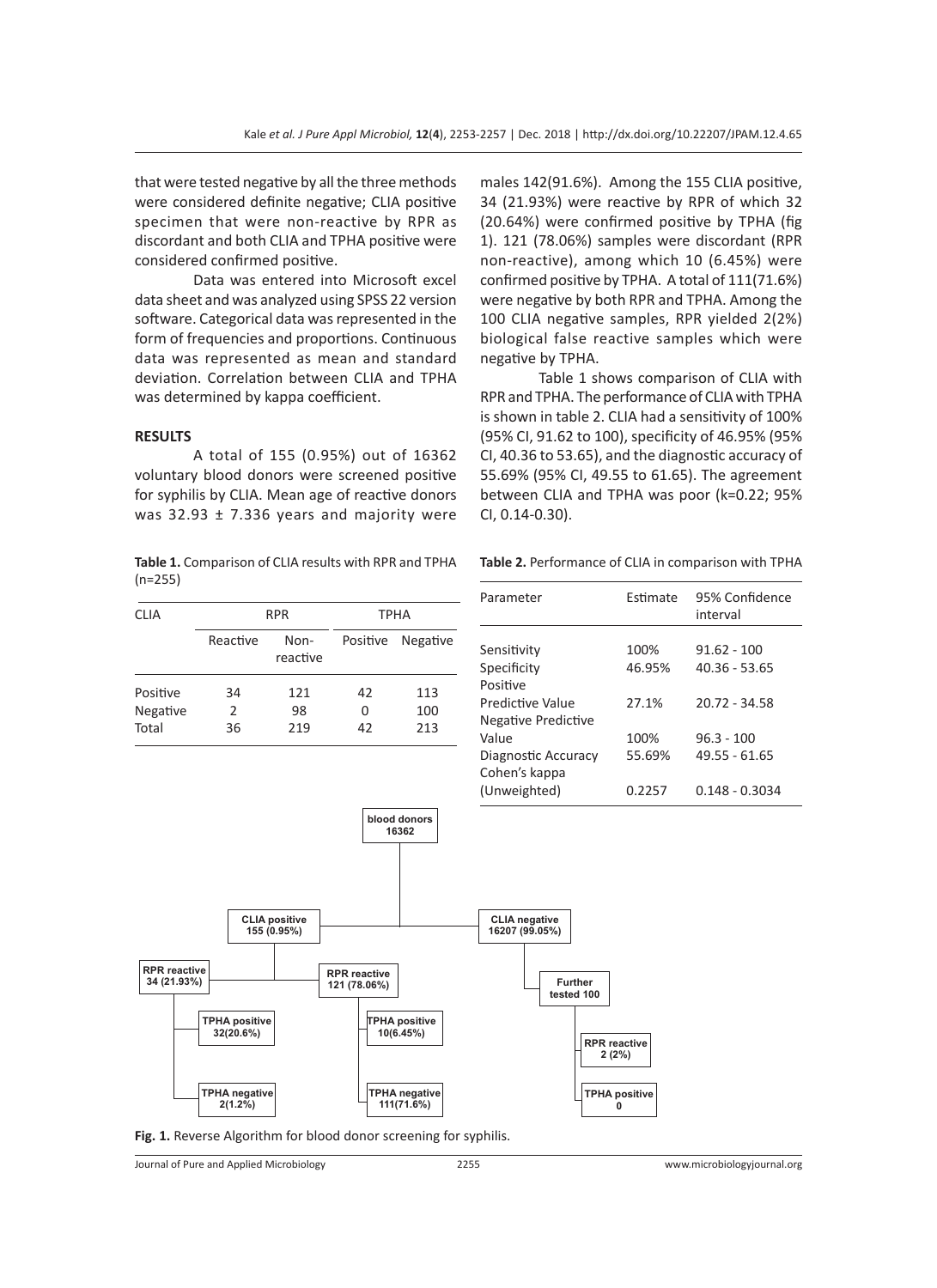#### **DISCUSSION**

Chemiluminiscence assays are employed for reverse sequence screening of syphilis for ease of automation especially in high sample load testing laboratories. In the blood bank settings, the automation of the test along with testing of other transfusion transmitted infections like anti-HIV, HbsAg and anti-HCV provides rapid results and improves workflow with optimal release of blood. The present study has evaluated the performance of Vitros ECi Syphilis *Treponema Pallidum* antibody chemiluminescence immunoassay as a screening test for syphilis in blood donors using the reverse algorithm. The results of the assay were compared with RPR and TPHA.

The sensitivity of the Vitros CLIA was 100%, which is comparable with sensitivity of other studies. But the specificity varied largely; 46.94% in comparison with 99.65% and 100% in other studies.  $4, 7$  Since TPHA, the confirmatory test was performed only with 100 CLIA negative samples due to resource constraints the specificity rate, the diagnostic accuracy, and kappa value may be lower.

The discordant result between CLIA and RPR was seen in 121 (78.06%), among which 10 (6.45%) were confirmed positive by TPHA. The 10 (6.45%) cases of syphilis detected by CLIA would have been missed if RPR was the initial screening test. These cases could be latent untreated syphilis or past treated syphilis. In a study by Gatrix et al., the proportion of discordant late latent syphilis increased significantly after the introduction of reverse screening algorithm. These patients were identified as high risk patients by their health care providers and were treated. <sup>8</sup> The sensitivity of RPR is lower than that of treponemal tests, especially in primary and late latent syphilis. A non-treponemal test like RPR is recommended in screening blood donor population where the incidence and prevalence of syphilis are high. In high prevalent population, the risk of transmission cannot be reduced through donor selection strategies and screening is done only to identify the high-risk donors with evidence of recent infection.<sup>2</sup>

111 (71.6%) discordant sera among 155 CLIA positive samples were negative by confirmatory TPHA test in the reverse algorithm. A CDC evaluation of reverse screening algorithm in four New York City laboratories showed that percentage of nonreactive confirmatory treponemal tests was 31.6 and the reverse algorithm yielded 2.9 % higher false positive results in low prevalence population compared to high prevalence population.<sup>6</sup> The percentage of false positive in the present study could be higher due to low prevalence of the disease in the population. The reported prevalence of syphilis in the area is 1.18% in out-patients and inpatients and 0.35% among blood donors. 9, 10

The obtained false positive result 113 (0.69%) out of 16362 totally screened is similar to the study by CDC, where 0.61% (866 out of 140176 screened) were false positive.<sup>6</sup> The result is also comparable with another study by Morgani A et al. where 1.4% (129 out of 9210) of the sera submitted for routine screening and samples from blood donors were false positive by CLIA.  $11$  The limitation of many serological tests is false negative results in early syphilis, during which the titres of antibodies against *T. pallidum* can be low and hard to detect.12 Early detection of syphilis is important to prevent further transmission of syphilis and to provide timely treatment. As CLIA identifies both IgM and IgG antibodies, these probably could be cases of primary syphilis. CLIA also has good sensitivity in detection of early seroconversion of syphilis. 13, 14

This study had few limitations. Further clinical evaluation of CLIA positive cases was not done and the performance of the test according to the stage of syphilis could not be assessed. Since RPR and TPHA were performed only on CLIA positive sera and 100 CLIA negative sera, the tests for comparison could not be appropriately interpreted.

Despite selection of low risk donors, the risk of transmission persists to blood and blood product recipients if screening test lacks sensitivity. The reverse screening algorithm detected 10 cases of possible latent syphilis, though the false positive was higher. Our finding support prior data suggesting that reverse screening may enhance the sensitivity for detection of early or latent syphilis.

#### **CONCLUSION**

The Vitros TPA assay is highly sensitive assay and considering its suitability to automation CLIA can be employed as a screening test for syphilis in blood bank and routine clinical